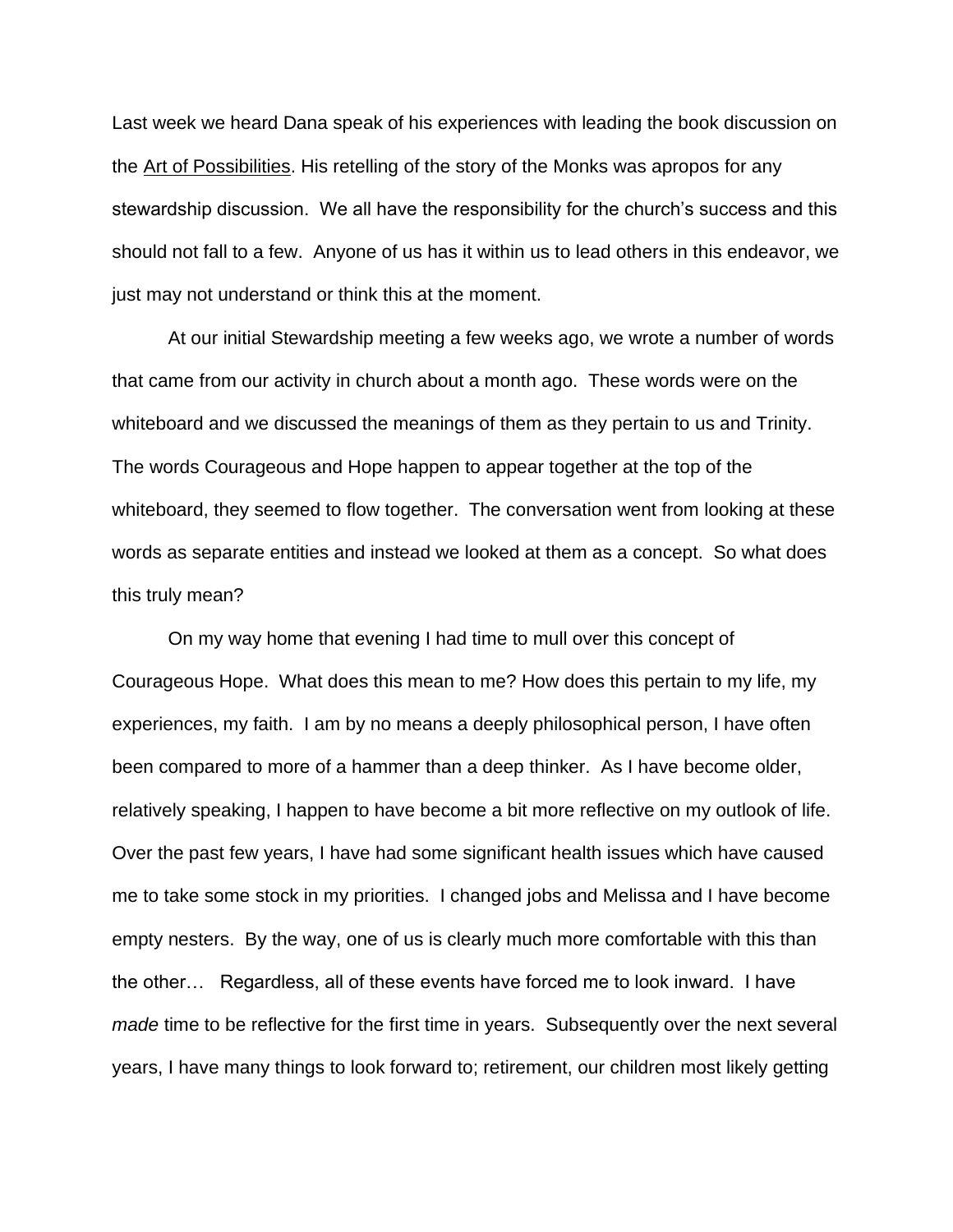married and maybe a grandchild or at least a "grand dog". Tying this to Sarah's sermon last week, puppies are great when they are not yours or in your house. Throughout this all, I truly have a more positive outlook on life than I did just five years ago.

This extends to my life at Trinity. For many years, Trinity seemed to be on a holding pattern. We have done so many "dig deeps" as a congregation. How many times have we come together to plan our future? From straw polls to stickies on the wall, to surveys, a lot of information has been collected. The Intentional Growth committee and subsequent report was the last one of these to be completed in 2019. This is an excellent document with some sound suggestions for our growth.

With Sarah's arrival this past spring, I am hopeful for the future of Trinity. We have an energy and willingness to try new things. If we can learn anything from COVID, it is that we must be flexible and have a willingness to try other things. Resiliency is the word of the day. From services on Zoom and now Facebook, communion in plastic cups with the "Holy Pop" after folks have consumed, to not giving a hug or handshake at the Peace. This is all new.

So how does being courageous and having hope come into this conversation? When I see Trinity today I see a very different Trinity than when I entered the doors here in 1992. I have to come to grips that this is OK. Over my time at Trinity I have seen families, priests and staff come and go. This is the enviable march of time. How we can embrace this is up to us as a congregation? I see us coming out of COVID with a renewed sense of mission. New folks, new ideas, new energy, new ways of doing this. I must have hope for the future. What we need to have is a courageous group, who all have collective hope. Trinity is so much more than this beautiful building, it is a group of